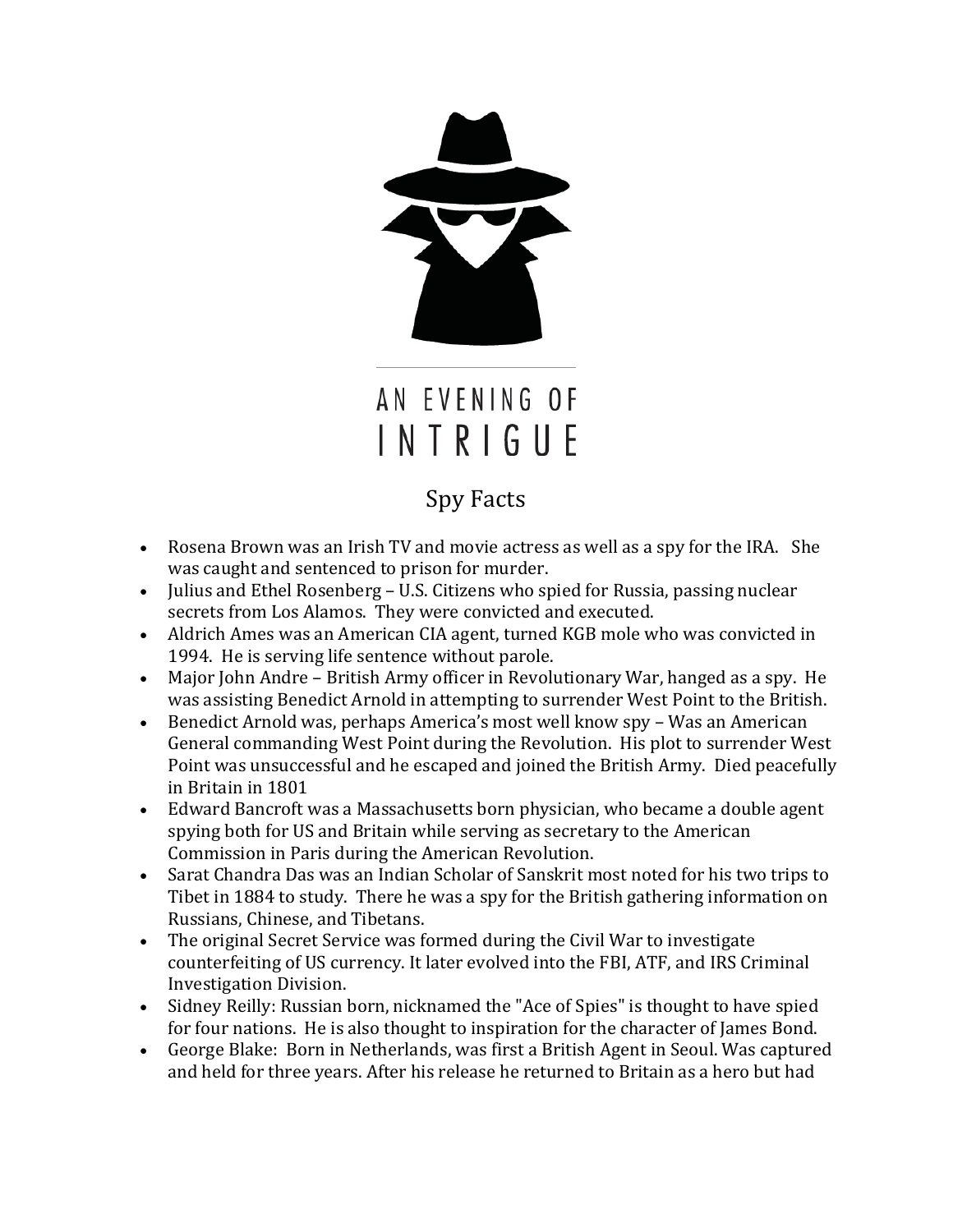been converted to Communism and was double agent and gave very important secrets of the MI6 to the Soviets.

- Mata Hari: A Dutch exotic dancer and courtesan was a German spy during WW1 who was arrested and executed by the French. She may have been a double agent.
- The Catcher Was a Spy: The Mysterious Life of Moe Berg. 1944 biography about the major league baseball player who worked for the Office of Strategic Services
- Julia Child: At the start of WWII she could not join the Women's Army Corps because she was over the height, so she joined the Office of Strategic Services (the predecessor of the CIA). She was sent to Ceylon where she worked as Chief of the OSS registry there.
- Noel Coward: After the outbreak of WW2, he provided propaganda services to the British Secret Service Intelligence, and delivered top secret information to the most influential people in the US.
- John Le Carre: The pen-name for David Cornwell, who created numerous fictional spy characters drawing from his own experiences with British intelligence services.
- Felix Leiter: US CIA agent in Ian Fleming's James Bond books
- Alex Leamus: Principle spy in John Le Carre book, *The Spy Who Came in From The Cold*
- America's Cup syndicate Oracle: forced off the water in 2016 for 5 days after being caught spying on Italian rivals.
- Russian Olympic doping: in 2016 Russian government used spies to cover up doping in virtually all sports.
- Ian Fleming: armchair spy
- Nancy Drew: spied in *The Secret of The Old Clock* by Carolyn Keene
- The Hardy Boys: spied in *The Tower Treasure* by Franklin W. Dixon
- William Somerset Maugham was recruited in 1916 into the British Secret Service. He spied in Switzerland and in Russia during the October Revolution.
- Belle Boyd aka Cleopatra of the Secession and Siren of Shenandoah was a Confederate Spy during the Civil War.
- Although Frank Sinatra had Mafia ties the CIA used him as a CIA courier.
- Cary Grant was employed by the British government to keep an eye on Nazi sympathizers such as Errol Flynn.
- Christopher Lee was in the Intelligence Division. He was a secret agent in "The Ministry of Ungentlemanly Warfare "(stabbed people when they were not looking!)
- Greta Garbo used her celebrity status as a Swedish star to identify Nazi officers.
- Hedy Lamar and composer George Antheil developed a jam -proof radio guidance system for torpedoes.
- François Xavier d'Entrecolles was a French Jesuit priest in the early 1700's. He learned the secret techniques for manufacturing porcelain and sent them to France. Was he the first Industrial spy?
- Robert Fortune, a Scottish botanist, smuggled tea plants seeds and secrets out of China for the East India Co.
- James Bond was suave, effective, and good at getting caught and causing huge swaths of destruction.